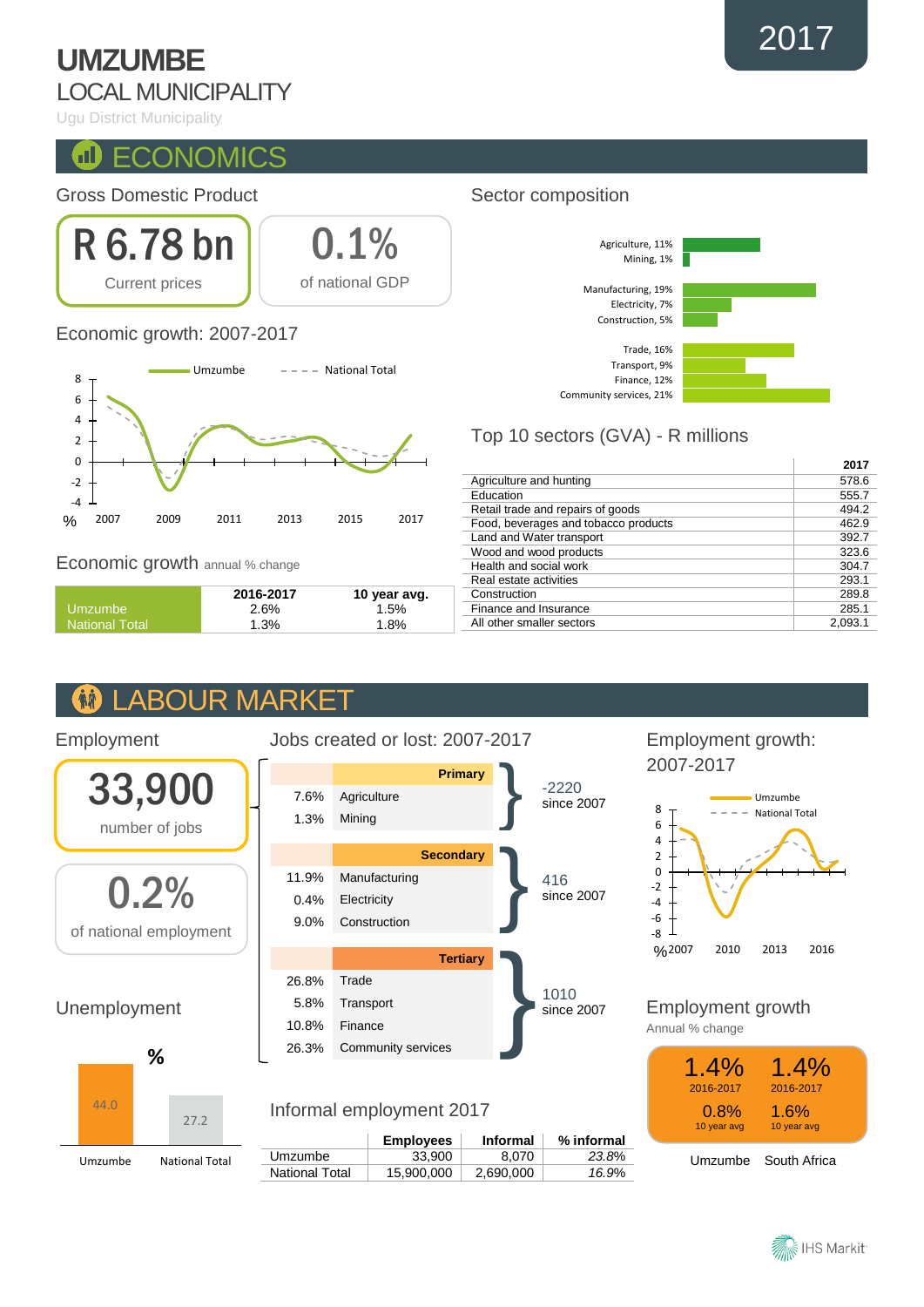### PRODUCTIVI 凤

### GDP per employee

R 200 k Umzumbe

R 293 k South Africa

### Productivity growth annual % change

|                | 2017    | 10 year avg. |
|----------------|---------|--------------|
| Umzumbe.       | 1.2%    | 0.6%         |
| National Total | $0.0\%$ | $0.1\%$      |

# Productivity growth: 2007-2017



# DEVELOPMENT

### Literacy rate: 2007-2017



# Human Development Index (HDI)

|                    | 2007 | 2017 | Change |
|--------------------|------|------|--------|
| Umzumbe            | 0.36 | 0.52 | 0.17   |
| ا National Total I | 0.55 | 0.66 | 0.11   |

### People below upper poverty line



#### **TITLE** POPU

## Total Population



### Growth in population annual % change

|                       | 2017    | 10 year avg. |
|-----------------------|---------|--------------|
| ∟Umzumbe              | $-0.4%$ | $-1.7%$      |
| <b>National Total</b> | 1.5%    | $1.6\%$      |
|                       |         |              |

Population growth: 2007-2017



### Dominant share: 2007 and 2017

|                          | 2007  | 2017  |
|--------------------------|-------|-------|
| Language: IsiZulu        | 99.2% | 99.4% |
| African population group | 99.7% | 99.5% |

# HOUSEHOLD SERVICES

## Household backlog

| 2007  | 2017   |
|-------|--------|
| 76.0% | 55.0%  |
| 69.8% | 61.3%  |
| 57.7% | 31.2%  |
| 99.4% | 100.4% |
|       |        |

### Household services diamond



## Index of services development